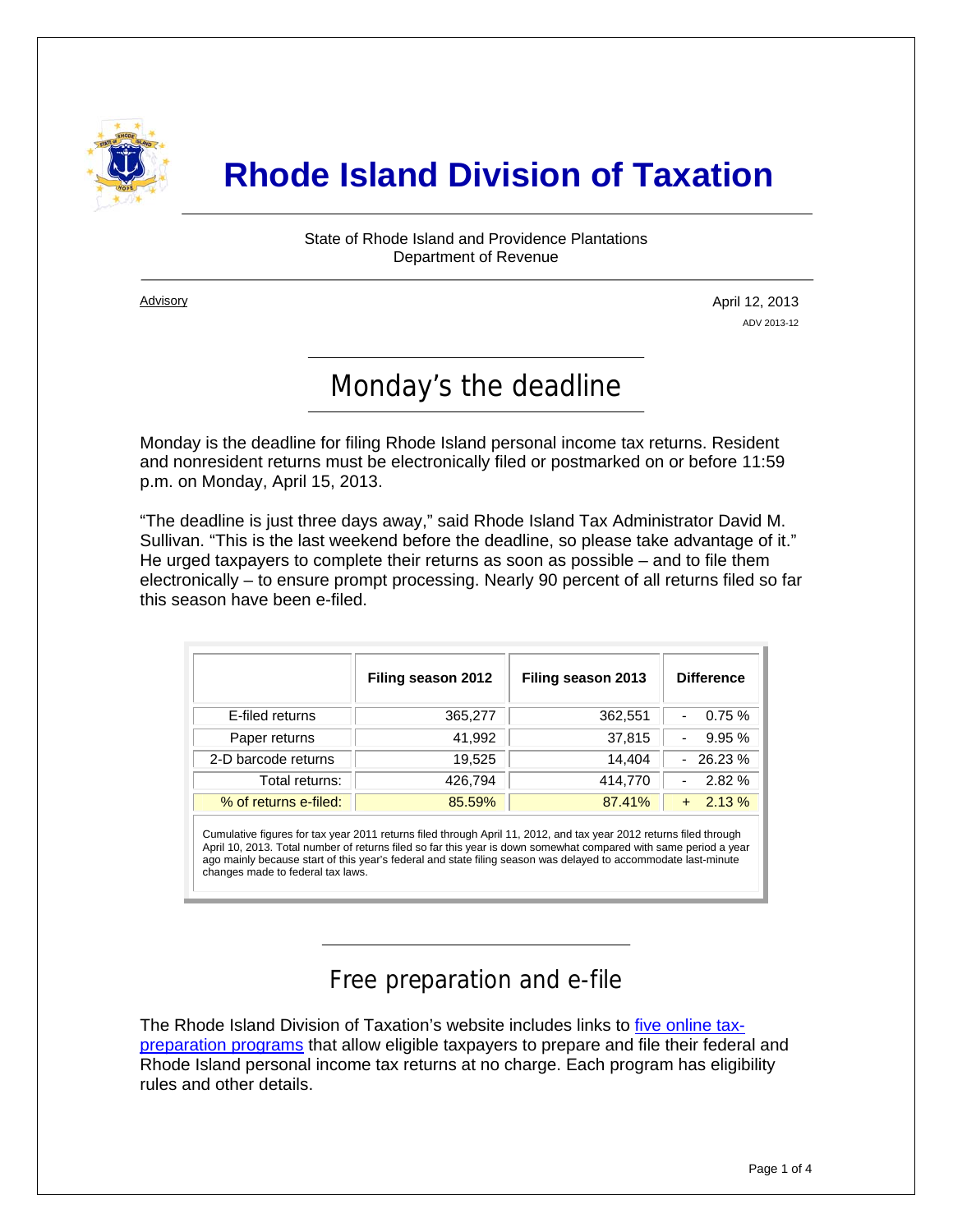#### Forms, instructions

Looking for forms, instructions, booklets, and additional information in advance of the April 15 filing deadline?

- Download them from the [Tax Division's website](http://www.tax.ri.gov/taxforms/personal.php).
- Obtain them by visiting the agency's first-floor lobby, One Capitol Hill, Providence, between 8:30 a.m. and 4 p.m. business days.

The Tax Division has [a special edition of its newsletter](http://www.tax.ri.gov/newsletter/Rhode%20Island%20Division%20of%20Taxation%20Newsletter%20--%20Special%20Edition%20--%20Filing%20Season%202013.pdf) with helpful information about what's new for this filing season. If you have questions about your taxes, call the Tax Division at (401) 574-8829 from 8:30 a.m. to 3:30 p.m. business days. (When calling, please select option 3.)

#### Getting an extension

If you can't file your Rhode Island personal income tax return by the April 15 deadline, you can file for an automatic six-month extension. It'll push your filing deadline out to October 15, 2013. The extension is for resident and nonresident returns.

**No balance due:** If you are not required to make a payment by April 15 – because your calculations show that you paid in a sufficient amount last year, for example – don't file the Rhode Island extension form. But when you file your Rhode Island return by the October 15 deadline, attach a copy of your federal extension application.

**Balance due:** Remember that it's an extension of the time to file, not of the time to pay. "You still must pay what you owe by April 15, or face penalty and interest charges," said Peter McVay, associate director of revenue services.

- **FIC 1** For information about how to make a proper estimate when filing for an extension, please see the [latest issue of the Division of Taxation newsletter](http://www.tax.ri.gov/newsletter/Rhode%20Island%20Division%20of%20Taxation%20newsletter%20-%202nd%20Q%202013.pdf).
- If you'll have a balance due, file [Form RI-4868](http://www.tax.ri.gov/forms/2012/Income/2012%20RI-4868.pdf) on paper. (If you'll have a balance due and [pay it by credit card,](http://www.tax.ri.gov/misc/creditcard.php) you don't have to file a Form RI-4868. A third-party fee is charged when you pay by credit card.)
- If you can't pay what you owe by April 15, file anyway to avoid the failure-to-file penalty – and enter into an agreement to pay over time, in installments. To learn more about such payment plans, call the Tax Division's Compliance & Collections section, at (401) 574-8941. (Have a copy of your return handy when you call.)

#### Deadline for other forms

April 15 is the final deadline for property-tax relief claims on [Form RI-1040H](http://www.tax.ri.gov/forms/2012/Income/2012%201040H.pdf) and for the residential lead abatement credit on [Form RI-6238](http://www.tax.ri.gov/forms/2012/Credits/2012%20Lead%20Paint%20Credit.pdf). Even if you plan to file your regular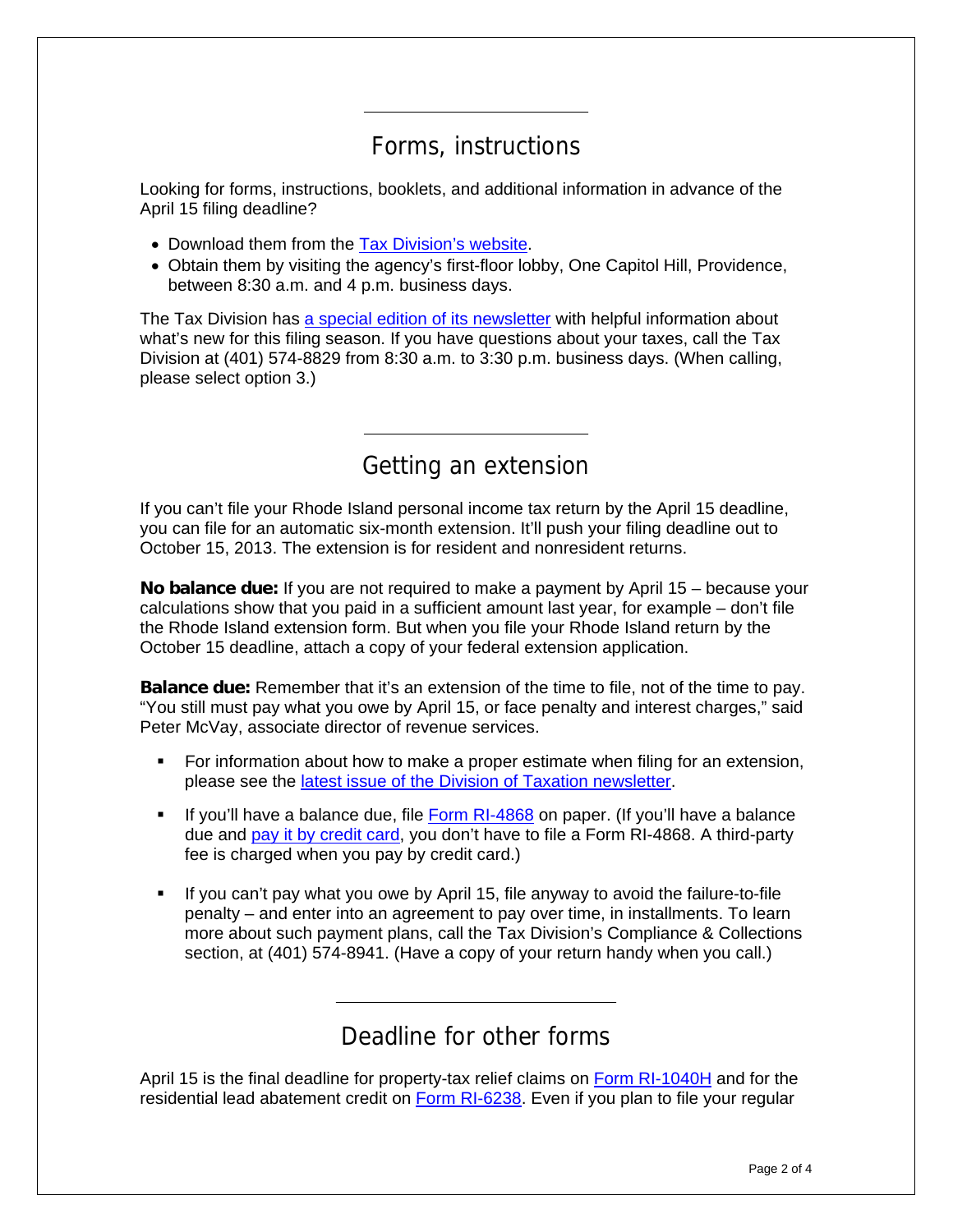return on extension, you still must file your claims for property-tax relief and for the residential lead abatement credit by April 15.

April 15 is also the filing deadline for calendar-year limited liability companies (LLCs) that are taxed as pass-through entities and that file their return on [Form RI-1065](http://www.tax.ri.gov/forms/2012/Corp/2012%20RI-1065.pdf). It is also the deadline for calendar-year limited partnerships (LPs), limited liability partnerships (LLPs), general partnerships, and single-member LLCs that file their annual return on [Form RI-1065.](http://www.tax.ri.gov/forms/2012/Corp/2012%20RI-1065.pdf)

#### Corporate e-file

The number of corporate returns filed electronically is way up so far this year, mainly the result of the Division of Taxation's election to begin enforcing the state's corporate e-file mandate in January 2013. (In general, the mandate applies to paid preparers and involves Form RI-1120C, Form RI-1120S, and Form RI-1065.)

|                                                                                                                                     | Filing season 2012 | Filing season 2013 | <b>Difference</b>    |  |  |
|-------------------------------------------------------------------------------------------------------------------------------------|--------------------|--------------------|----------------------|--|--|
| E-filed returns                                                                                                                     | 7,116              | 14,184             | 99.33 %<br>$\ddot{}$ |  |  |
| Paper returns                                                                                                                       | 10,126             | 5,095              | $-49.68%$            |  |  |
| Total returns:                                                                                                                      | 17,242             | 19,279             | $+ 11.81 \%$         |  |  |
| % of returns e-filed:                                                                                                               | 41.27%             | 73.57%             | $+ 78.26 \%$         |  |  |
| Cumulative figures for tax year 2011 returns filed through April 7, 2012, and tax year 2012 returns filed through<br>April 6, 2013. |                    |                    |                      |  |  |

#### Estimated tax payments

If you make quarterly estimated payments of Rhode Island personal income tax, don't forget that the deadline for the first such payment of 2013 is April 15. If you didn't receive a booklet in the mail, you may use the payment coupons and instructions posted on the Division of Taxation website: [Form RI-1040ES.](http://www.tax.ri.gov/forms/2013/Income/2013%20RI-1040ES%20-%20web%20version.pdf)

## Refunds average \$530 so far

The Rhode Island Division of Taxation has issued about \$166 million in personal income tax refunds so far this year, up 2.5 percent from the same point last year.

The average refund is up 3 percent, to \$530 so far this year.